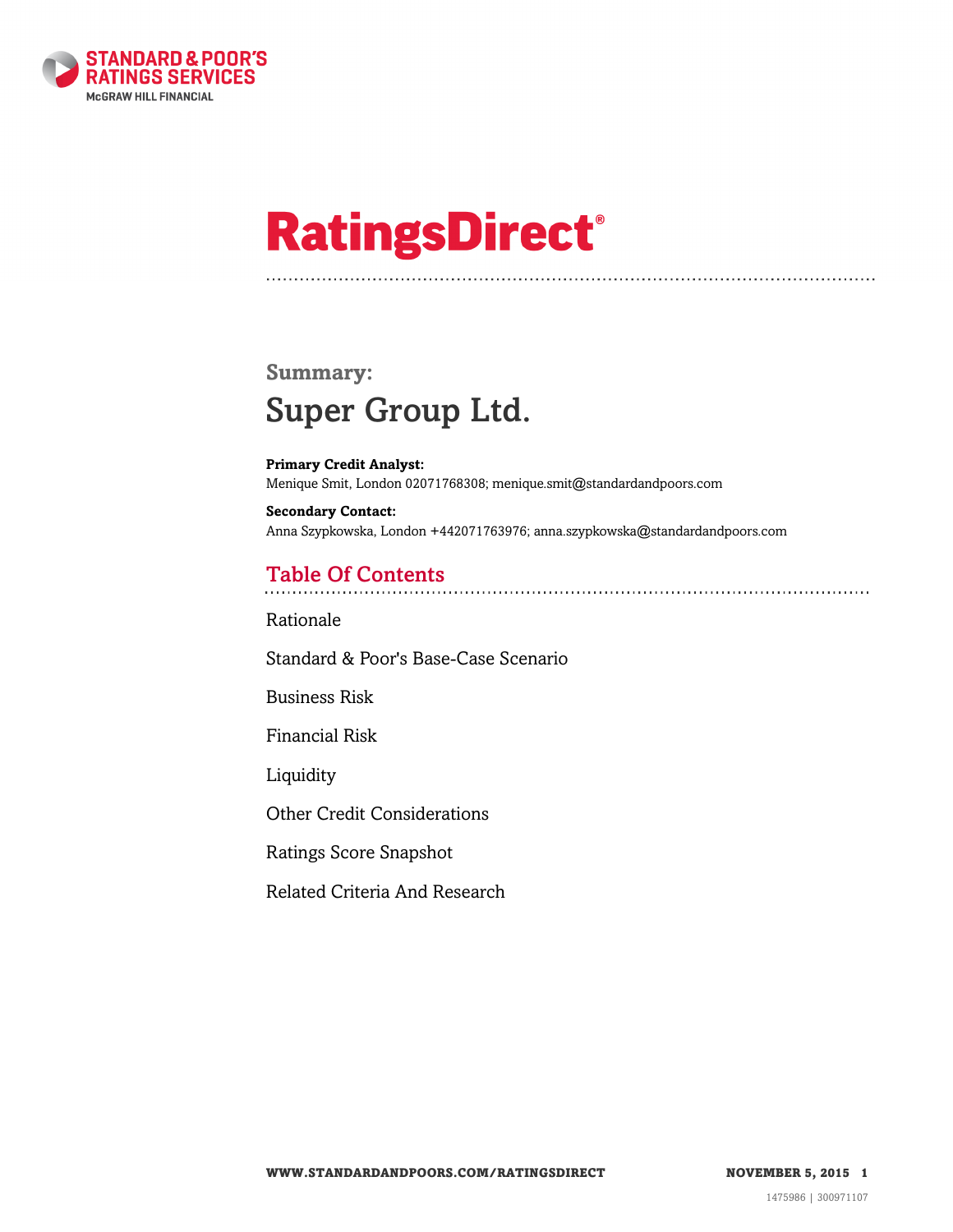# **Summary:** Super Group Ltd.

## <span id="page-1-0"></span>Rationale

| <b>Business Risk</b>                                                                                                                                                                                                                                                                                                                                                                                                                                                                                        | <b>Financial Risk</b>                                                                                                                                                                                                         |
|-------------------------------------------------------------------------------------------------------------------------------------------------------------------------------------------------------------------------------------------------------------------------------------------------------------------------------------------------------------------------------------------------------------------------------------------------------------------------------------------------------------|-------------------------------------------------------------------------------------------------------------------------------------------------------------------------------------------------------------------------------|
| • Exposure to the cyclical, fragmented, and<br>competitive logistics market.<br>• Relatively strong EBITDA margin, despite some<br>decline as a result of the challenging<br>macroeconomic environment in South Africa and<br>ongoing competitive pricing pressures.<br>• Improved geographic diversification as business<br>operations expand in the U.K. and Europe.<br>• Strong product and end-market diversification.<br>• Fairly strong growth opportunities in the supply<br>chain business segment. | • Resilient cash flow generation in recent years.<br>• Good track record in driving efficiencies across its<br>acquired businesses.<br>• Moderate level of Standard & Poor's-adjusted debt.<br>• Highly acquisitive strategy. |

## <span id="page-1-1"></span>Standard & Poor's Base-Case Scenario

| <b>Assumptions</b>                                                                                                                             | <b>Key Metrics</b>                       |           |             |             |
|------------------------------------------------------------------------------------------------------------------------------------------------|------------------------------------------|-----------|-------------|-------------|
| • Revenues of about South African rand (ZAR) 22.7<br>million-ZAR23.7 million in 2016, or about $15\%$ -20%                                     |                                          | 2015      | 2016f       | 2017f       |
| higher than 2015 --this includes the most recent                                                                                               | EBITDA margin (%)                        | $11 - 12$ | $10 - 11$   | $10 - 11$   |
| acquisition of IN tIME, a German supply chain                                                                                                  | FFO to debt $(\% )$                      | 57.2      | 50.0-55.0   | 50.0-55.0   |
| logistics operator.                                                                                                                            | Debt to EBITDA (x)                       | 1.3       | $1.3 - 1.7$ | $1.3 - 1.7$ |
| • Adjusted EBITDA margin of about 10%-11% in<br>2016, marginally down from 2015 and mostly<br>reflecting our view that the competitive pricing | f--Forecast. FFO--Funds from operations. |           |             |             |
| pressure across most of Super Group's end markets<br>will continue.                                                                            |                                          |           |             |             |
| • Sizable acquisitions of around ZAR1 billion, although                                                                                        |                                          |           |             |             |

## <span id="page-1-2"></span>Business Risk

Our assessment of Super Group's business risk as "fair" reflects our view of the company's exposure to the cyclical and competitive logistics services market in South Africa. In our opinion, Super Group's small scale of operations relative

we highlight that this is discretionary.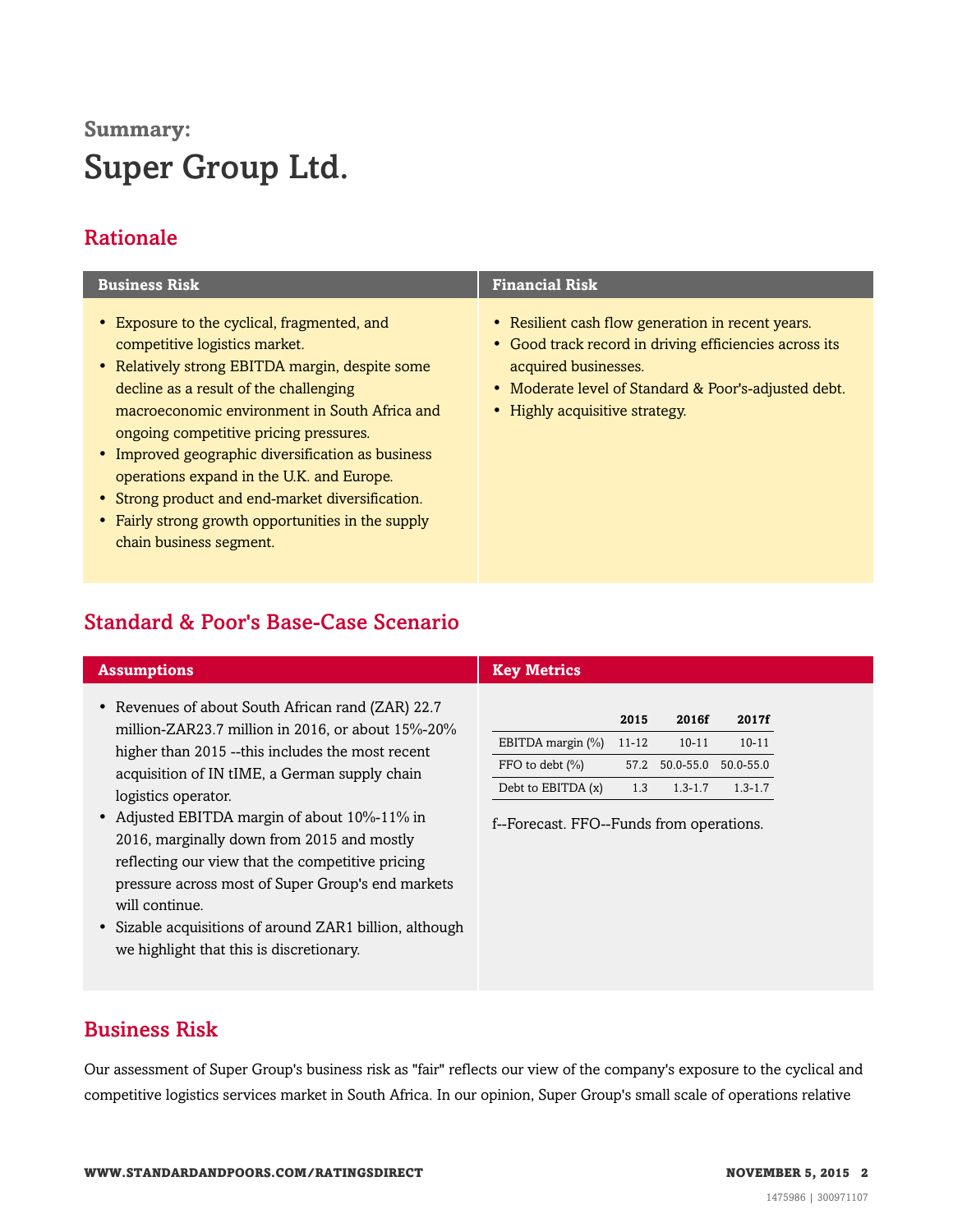to peers also constrains the rating. This is partly mitigated by the strong underlying growth fundamentals of the logistics market in South Africa and by Super Group's well-diversified product offering, which we believe offers some protection against cyclical downturns. In addition, we note Super Group's recent efforts to expand its global footprint as part of its ongoing acquisition strategy. Specifically, Super Group strengthened its position in the U.K. through the 2014 acquisition of the Allen Ford group of dealerships and in Europe through its recent purchase of a 75% stake in IN tIME, a German logistics operator.

In our opinion, Super Group's business risk profile is further supported by its track record of delivering resilient operating results in tough market conditions. Super Group's adjusted EBITDA margin has been more than 10% over the last three years, which compares favorably with its rated European peers in the wider transportation industry.

### <span id="page-2-0"></span>Financial Risk

Our assessment of Super Group's financial risk profile as "modest" reflects our estimate that Super Group will maintain adjusted funds from operations (FFO) to debt and debt to EBITDA of around 55% and 1.5x, respectively, over the next two years. We also expect "adequate" liquidity in the coming 12 months.

Super Group's financial risk profile is supported by its track record of generating positive free cash flow as a result of its balanced approach to both capital expenditure (capex) and acquisitions.

In our view, Super Group has adequate headroom under its financial risk profile to make moderate acquisitions, without its FFO to debt declining to less than 40%--the level we consider commensurate with our 'zaA+' rating. Our analysis does not take aggressive shareholder distributions into account.

We could lower the rating if Super Group's liquidity position deteriorates significantly as a result of weaker operating performance or cash flow generation than we anticipate, or if the group makes sizable debt-funded acquisitions or aggressive shareholder distributions. We could consider lowering the rating if the adjusted FFO to debt falls below 40%, all other things being equal.

We could raise the rating if Super Group shows a sufficient track record of successful acquisitions or if the company's financial policy clearly underlines the group's commitment to maintaining credit ratios commensurate with FFO to debt of at least 45% on a sustainable basis, which could result in a favorable revision of the company's financial policy. We could also take a positive rating action if Super Group's revenues and profitability grow significantly, due to potential acquisitions or new contracts wins. We consider adjusted FFO to debt of more than 60%,on a sustainable basis, to be commensurate with a 'zaAA-' rating, all other things being equal.

## <span id="page-2-1"></span>**Liquidity**

We assess Super Group's liquidity to be "adequate" under our criteria. We forecast that sources will cover uses by more than 1.2x for the 12 months ending June 30, 2016.

Our "adequate" assessment indicates that sources will exceed uses even if EBITDA declines by more than 15%.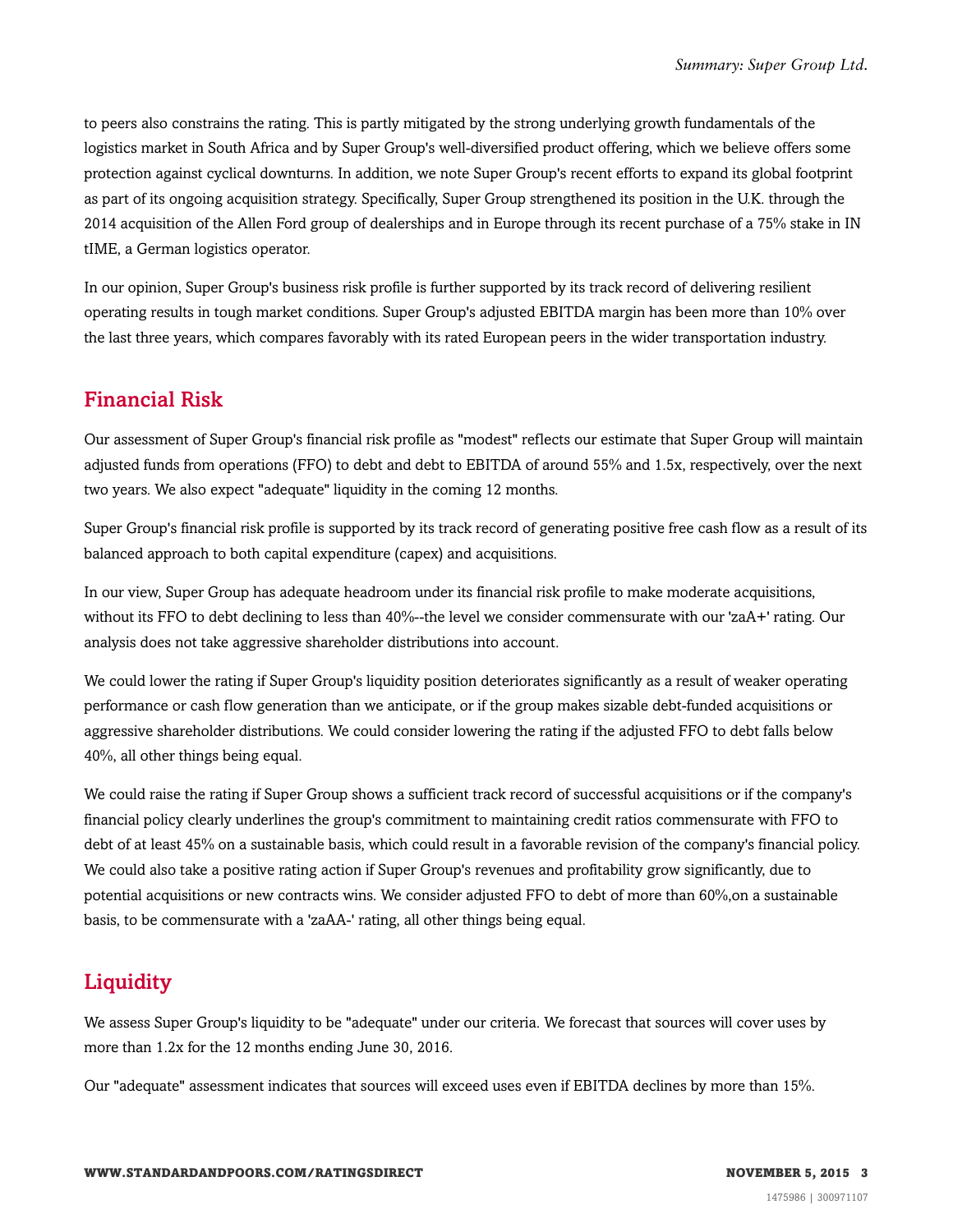| <b>Principal Liquidity Sources</b>                                                                                                                                                                                                                                                                   | <b>Principal Liquidity Uses</b>                                                                                                                                                                                                                                          |
|------------------------------------------------------------------------------------------------------------------------------------------------------------------------------------------------------------------------------------------------------------------------------------------------------|--------------------------------------------------------------------------------------------------------------------------------------------------------------------------------------------------------------------------------------------------------------------------|
| • Cash and cash equivalents of ZAR2.1 billion.<br>• ZAR750 million of availability under committed<br>bank lines.<br>• Forecast positive FFO of about ZAR1.7 billion.<br>• Net proceeds from shares issuance of ZAR813<br>million.<br>• Proceeds from new debt issuance of around $ZAR1$<br>billion. | • Scheduled debt amortization of about ZAR400<br>million.<br>• Working capital outflows of about ZAR172 million.<br>• Capex of about ZAR1 billion.<br>• Discretionary acquisitions of about ZAR2 billion,<br>including the cash payment for the 75% stake of IN<br>tIME. |

#### Covenant Analysis

We understand that the general banking facility documentation includes minimum capital adequacy and net interest coverage ratios, to be tested quarterly. We expect that headroom under these covenants will remain adequate and that the group will be able to meet its cash needs with internally generated funds.

## <span id="page-3-0"></span>Other Credit Considerations

The Super Group's rating of 'zaA+' also incorporates our view of the company's financial policies and its lack of leverage target, with regards to the acquisition strategy. We see a potential risk that Super Group could opportunistically make larger acquisitions than we currently forecast in our base case, which could lower its ratios and lead us to revise Super Group's financial risk profile to "intermediate" from "modest" financial risk.

## <span id="page-3-1"></span>Ratings Score Snapshot

Corporate Credit Rating: ZaA+/--/zaA-1

Business Risk: Fair

- Country Risk: Moderate
- Industry Risk: Low Risk
- Competitive Position: Fair

Financial Risk: Modest

• Cash Flow/Leverage: Modest

#### Modifiers:

- Diversification/Portfolio effect: Neutral
- Capital Structure: Neutral
- Liquidity: Adequate
- Financial policy: Negative (-1 notch)
- Management and Governance: Fair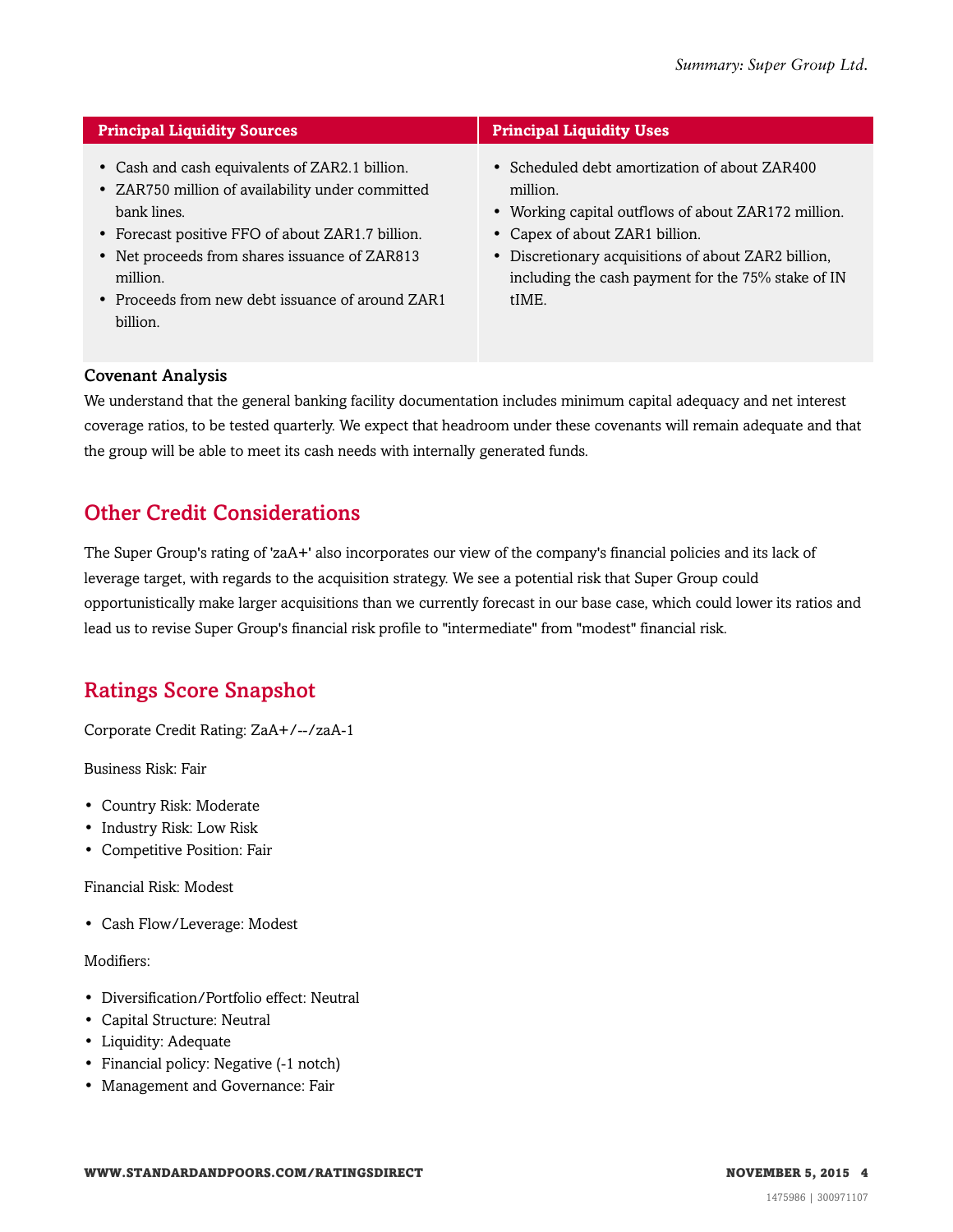<span id="page-4-0"></span>• Comparable Rating Analysis: Neutral

## Related Criteria And Research

#### Related Criteria

- Liquidity Descriptors For Global Corporate Issuers, Dec. 16, 2014
- Standard & Poor's National And Regional Scale Mapping Tables, Sept. 30, 2014
- National And Regional Scale Credit Ratings, Sept. 22, 2014
- Key Credit Factors For The Railroad And Package Express Industry, Aug. 12, 2014
- Country Risk Assessment Methodology And Assumptions, Nov. 19, 2013
- Group Rating Methodology, Nov. 19, 2013
- Ratios And Adjustments, Nov. 19, 2013
- Industry Risk, Nov. 19, 2013
- Corporate Methodology, Nov. 19, 2013
- Methodology: Management And Governance Credit Factors For Corporate Entities And Insurers, Nov. 13, 2012

#### Related Research

• Ratings on South Africa Affirmed; Outlook Stable, June 12, 2015

#### **Additional Contact:**

Industrial Ratings Europe; Corporate\_Admin\_London@standardandpoors.com